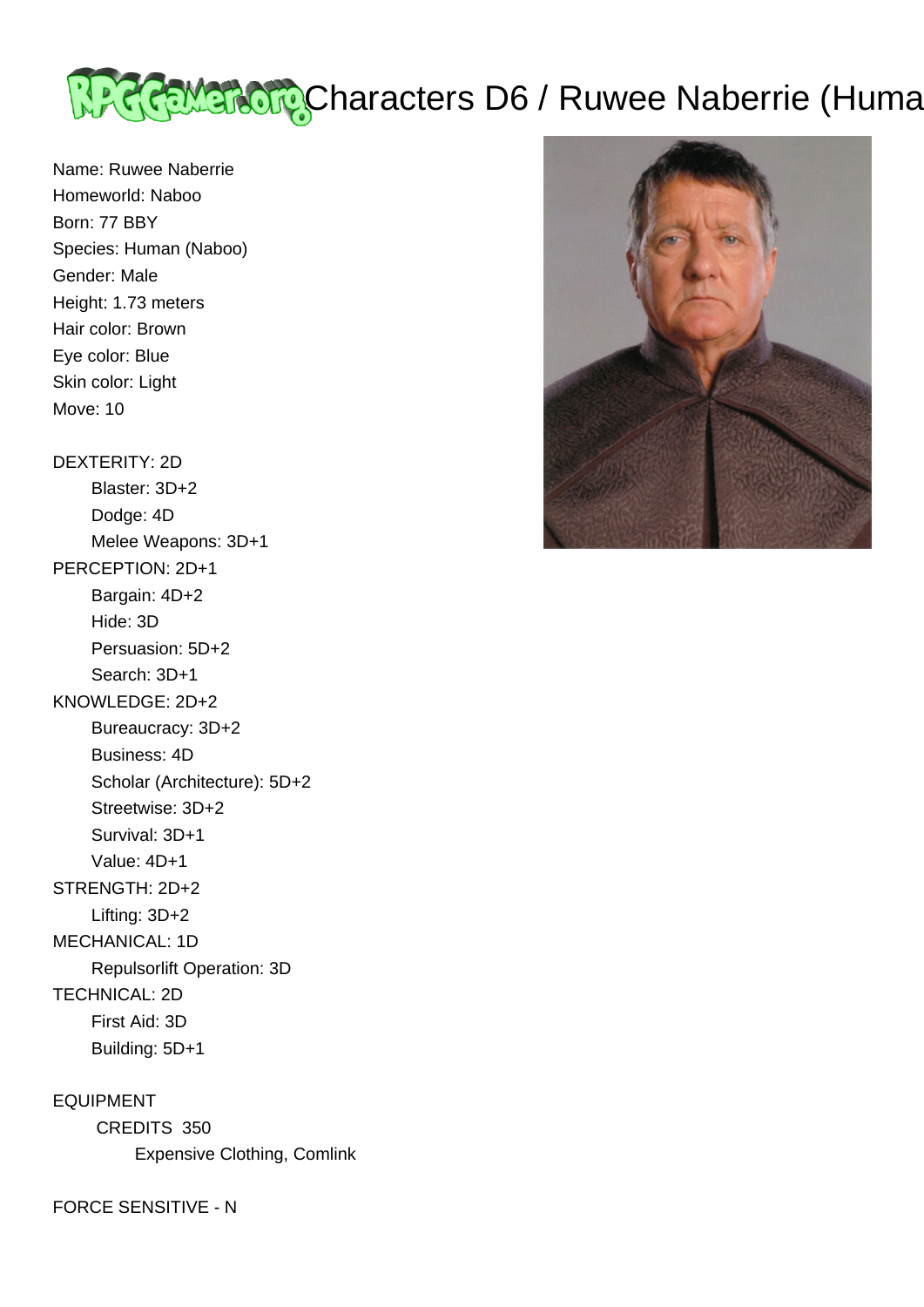FORCE POINTS - 1 DARK SIDE POINTS - 0 CHARACTER POINTS - 1

Description: Ruwee Naberrie was a Human male from the Mid Rim planet Naboo. He was the son of Winama Naberrie, the husband of Jobal Naberrie, and the father of Sola Naberrie and Padm© Amidala. He was also the maternal grandfather of Ryoo and Pooja Naberrie, as well as twins Luke Skywalker and Leia Organa Solo.

## **Biography**

Born in 77 BBY to a cloth weaver named Winama Naberrie, Ruwee inherited from his mother a great sense of compassion and empathy that he would eventually pass down to his children.

In 51 BBY, Ruwee married a young woman named Jobal. Their respective mothers were very close friends and had secretly plotted to marry off their children. Ironically, the two women were the first to be surprised when Ruwee and Jobal actually fell in love with each other. After getting married, the young couple helped build their village in the mountains. Like her husband, Jobal was very generous and compassionate. While Ruwee donated his skills as a builder, Jobal fostered the village's community spirit. His wife eventually became pregnant $\hat{a} \in \hat{f}$  first with Sola, then four years later, with Padm $\tilde{A}$ ©.

Ruwee was also a volunteer worker in the Refugee Relief Movement $a \in \mathbb{R}^n$  aving joined the organization at the age of ten $\hat{a} \in \hat{C}$  where his younger daughter Padm $\tilde{A}$  would later follow in his footsteps. He eventually became President of the RRM, and addressed the Galactic Senate from the box of then-Senator Palpatine about refugees of groundquakes on Sev Tok. He became close personal friends with Senator Onaconda Farr, who agreed with his cause, and was his strongest ally in the senate. In addition to his role in the RRM, Ruwee had been a frequent guest lecturer on microeconomics at Theed University before becoming a teacher.

When his daughters were still young, Padmé received impressive scores to an aptitude test. Ruwee and Jobal therefore decided to leave their beloved mountain village and took their family to live in Naboo's capital city, Theed, where they hoped there would be more opportunities for Sola and Padmé.

In 33 BBY, Ruwee and his wife, along with Padmé and their daughter's friend Ian Lago, were busy gathering food supplies at the RRM's Coruscant headquarters for the planet's lower-tier dwellers. Ruwee was not really enthusiastic about his daughter's relationship with Ian, as he was the son of Kun Lago, King Veruna's Prime Counselor. The Naberries also had the surprising visit of Senator Palpatine who had come to try and convince the couple to have Padm© run for the throne. Ruwee and Jobal were hesitant at first, not wanting their just-turned-thirteen-year-old daughter to go through all of this and lose.

After being Princess of Theed for two years, Padmé was elected Queen of Naboo with a landslide victory. During the Trade Federation's invasion of Naboo, Ruwee and Jobal were arrested and sent to jail. They were deeply worried about their daughter, who was temporarily forced to leave Naboo. When Padmé stepped down eight years later and subsequently became the Senatorial representative of the Chommell sector, Ruwee stayed in touch with the new queen, Jamillia, in order to get the latest news